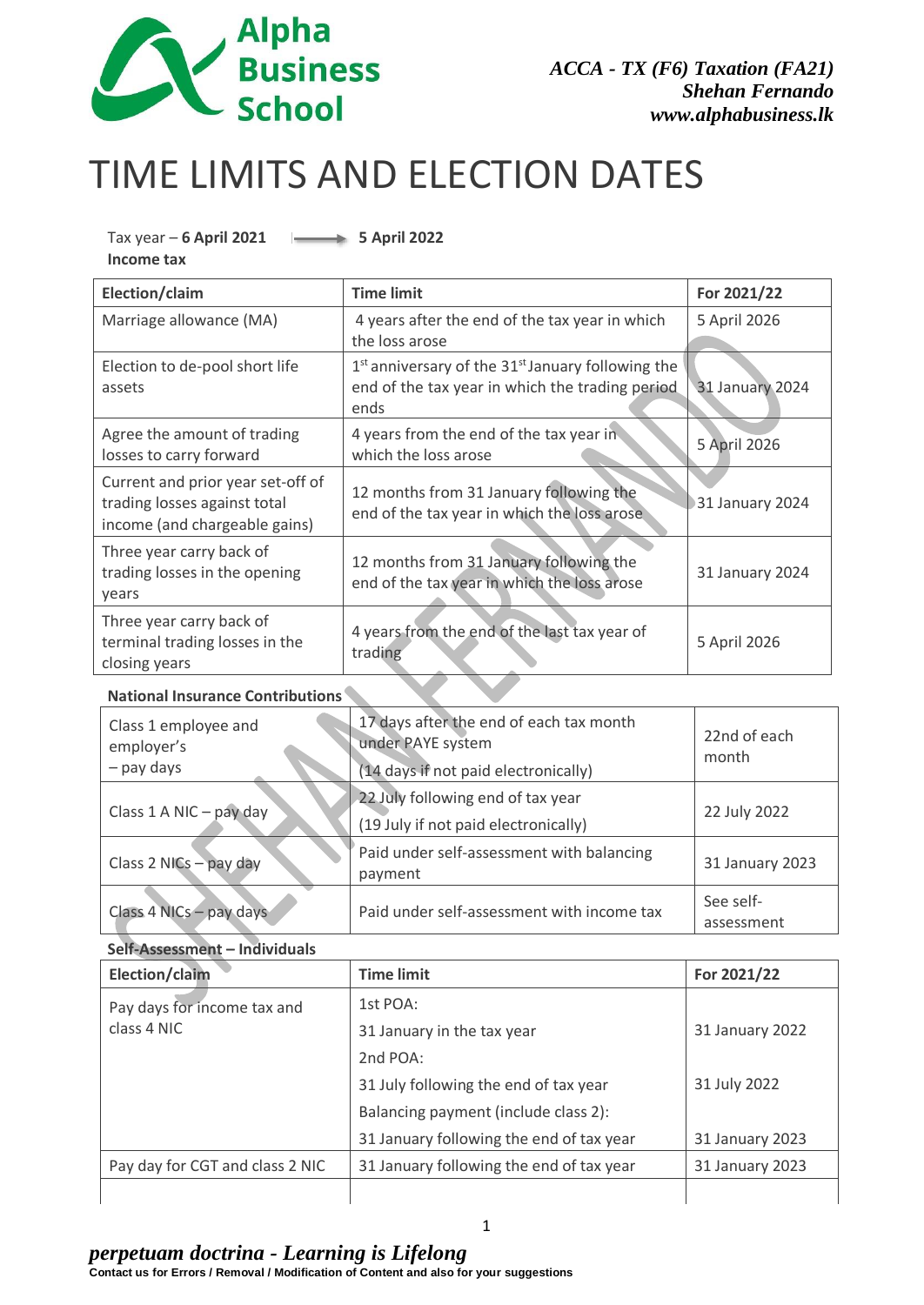

## *ACCA - TX (F6) Taxation (FA21) Shehan Fernando www.alphabusiness.lk*

| If return issued by 31 October in                     | Paper return:                                                                  |                 |
|-------------------------------------------------------|--------------------------------------------------------------------------------|-----------------|
| the tax year                                          | 31 October following end of tax year                                           | 31 October 2022 |
|                                                       | Electronic return:                                                             |                 |
| If return issued after                                | 31 January following end of tax year<br>3 months from the date of issue of the | 31 January 2023 |
| 31 October in the tax year                            | return                                                                         |                 |
| HMRC right of amendment                               | 9 months from date the return was filed                                        |                 |
| Taxpayer's right to amend a<br>return                 | 12 months from 31 January following end<br>of the tax year                     | 31 January 2024 |
| Notifying HMRC of<br>chargeability                    | 6 months from the end of the tax year<br>in which the liability arises         | 5 October 2022  |
| Determination of tax return by<br><b>HMRC</b>         | Any time within 3 years of filing date                                         | 31 January 2026 |
| Retention of records                                  |                                                                                |                 |
| <b>Business records</b>                               | 5 years from 31 January following end of<br>the tax year                       | 31 January 2028 |
| Personal records (Other<br>taxpayers)                 | 12 months from 31 January following end<br>of the tax year                     | 31 January 2024 |
| Claim to reduce POAs                                  | Any time before 31 January following the<br>tax year                           | 31 January 2023 |
| Taxpayer's claim for<br>overpayment relief            | 4 years from the end of the tax year                                           | 5 April 2026    |
| HMRC can open an enquiry                              | 12 months from the day the return is filed                                     |                 |
| HMRC can raise a discovery<br>assessment              |                                                                                |                 |
| -No careless or deliberate behaviour                  | 4 years from the end of the tax year                                           | 5 April 2026    |
| -Tax lost due to careless behaviour                   | 6 years from the end of the tax year                                           | 5 April 2028    |
| - Tax lost due to deliberate<br>behaviour             | 20 years from the end of the tax year                                          | 5 April 2042    |
| - Taxpayer's right of appeal<br>against an assessment | 30 days from the disputed decision<br>appeal in writing                        |                 |
| Employees' income tax & NIC                           | 19 <sup>th</sup> of each month                                                 |                 |
| < £1500 in total                                      | 19 <sup>th</sup> of each month following QE 5<br>Jul/Oct/Jan/April             |                 |
| Employers with >250<br>employees                      | 22 <sup>nd</sup> of each month                                                 |                 |
| Employers with <250 employees<br>Paying voluntarily   | 22 <sup>nd</sup> of each month                                                 |                 |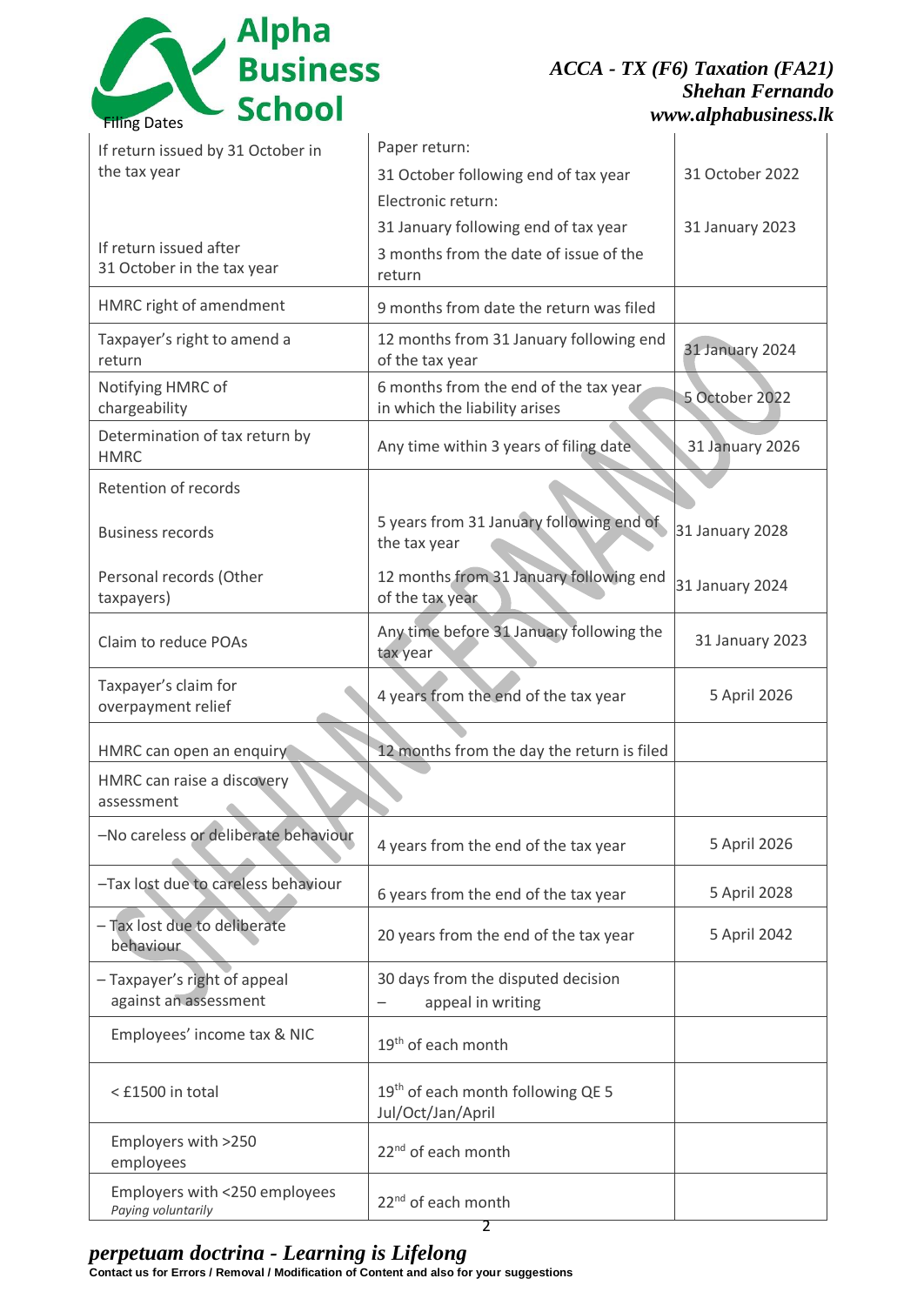

| Deadlines for employer to<br>provide key PAYE forms to<br>employee<br>P60<br><b>P11D</b> | 31 May following the tax<br>6 July following the tax year | 31 May 2022<br>6 July 2022 |
|------------------------------------------------------------------------------------------|-----------------------------------------------------------|----------------------------|
| Capital gains tax (CGT) pay day                                                          | 31st January following the end of the tax year            | 31 January 2023            |
|                                                                                          |                                                           |                            |

#### **Capital Gains Tax**

| Determination of principal<br>private residence                                                                                                                                                                          | 2 years from the acquisition of the second<br>property                                                                                 |                                                                      |
|--------------------------------------------------------------------------------------------------------------------------------------------------------------------------------------------------------------------------|----------------------------------------------------------------------------------------------------------------------------------------|----------------------------------------------------------------------|
| <b>Business Asset Disposal relief</b><br>(BADR)                                                                                                                                                                          | 12 months from 31 January following the end of<br>the tax year in which the disposal occurred                                          | 31 January<br>2024                                                   |
| Investors' Relief - applies to a disposal of unlisted ordinary shares by an individual that is not an<br>employee. Subscribed for on or after 17 March 2016 for a minimum period 3 years starting on the<br>6 April 2016 |                                                                                                                                        |                                                                      |
| Replacement of business asset<br>relief for individuals<br>(Rollover relief)                                                                                                                                             | 4 years from the end of the tax year:<br>in which the disposal occurred or<br>the replacement asset was acquired<br>whichever is later | 5 April 2027<br>for 2021/22<br>and<br>sale<br>2022/23<br>Acquisition |
| Holdover relief of gain on the<br>gift of a business asset<br>(Gift relief)                                                                                                                                              | 4 years from the end of the tax year in<br>which the disposal occurred                                                                 | 5 April 2026                                                         |
| <b>Inheritance Tax</b>                                                                                                                                                                                                   |                                                                                                                                        |                                                                      |
|                                                                                                                                                                                                                          |                                                                                                                                        |                                                                      |

| Election/claim                                                       | <b>Time limit</b>                                                                                                                                   | For 2021/22   |
|----------------------------------------------------------------------|-----------------------------------------------------------------------------------------------------------------------------------------------------|---------------|
| CLTs between 6 <sup>th</sup> April and 30 <sup>th</sup><br>September | 30 <sup>th</sup> April in the following year                                                                                                        | 30 April 2022 |
| CLTs between 1 <sup>st</sup> October and 5 <sup>th</sup><br>April    | 6 months after the end of the month in which<br>the transfer is made.                                                                               |               |
| Tax on PETs/Additional tax due on<br>CLTs on death                   | 6 months after the end of the month of death                                                                                                        |               |
| Due date of transfer payment of IHT<br>on death estate.              | Earlier of:<br>6 months after the end of the month<br>of death<br>on delivery of the death estate assets<br>$\overline{\phantom{m}}$<br>to the HMRC |               |
| Claim of transferred IHT NRB                                         | The later of:<br>$-$ 2 years of the 2 <sup>nd</sup> death<br><b>OR</b><br>3 months of the executors starting to act                                 |               |

Additional RNRB applies to those whose date of death is after 6 April 2017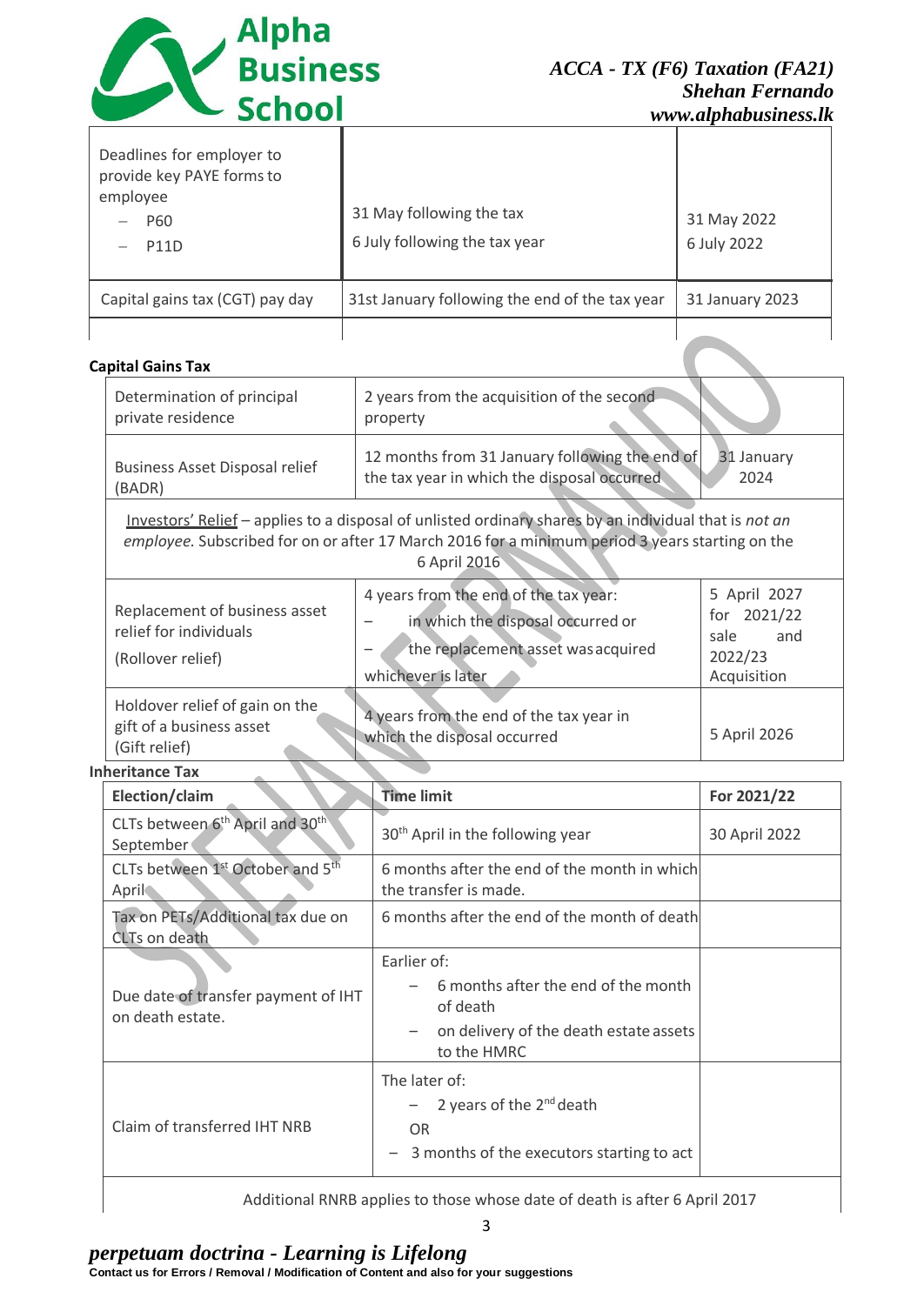

*ACCA - TX (F6) Taxation (FA21) Shehan Fernando www.alphabusiness.lk*

#### **Value Added Tax**

| Election/claim                                  | <b>Time limit</b>                                                                                                                       |
|-------------------------------------------------|-----------------------------------------------------------------------------------------------------------------------------------------|
| Compulsory registration                         |                                                                                                                                         |
| Historic test:                                  |                                                                                                                                         |
| Notify HMRC                                     | 30 days from end of the month in which the<br>threshold was exceeded                                                                    |
| Charge VAT                                      | First day of second month after the month when<br>taxable supplies exceeded the threshold                                               |
| Future test:<br>Notify HMRC                     | 30 days from the date it is anticipated that the<br>threshold will be exceeded                                                          |
| Charge VAT                                      | The date it is anticipated that the threshold will be<br>exceeded (i.e. the beginning of the 30-day period)                             |
| Recovery of<br>pre-registration input VAT       | Goods- 4 years prior to registration<br>Services-6 months prior to registration                                                         |
| Compulsory deregistration                       | 30 days from cessation to make taxable supplies                                                                                         |
| Writing off of impaired losses                  | At least 6 months should pass from the due date                                                                                         |
| Filing of VAT return and payment of VAT         | One month and seven days after the end of the<br>return period/quarter                                                                  |
| VAT refunds deadline                            | 10 days                                                                                                                                 |
| Retention of VAT records                        | 6 years                                                                                                                                 |
| Deadline to issue VAT invoice                   | 30 days of issuing a taxable supply                                                                                                     |
| VAT annual accounting scheme return to be filed | Within 2 months of the end of the annual return<br>period                                                                               |
| VAT annual accounting payments                  | 9 payments of, 10% each, of last year's VAT<br>liability at the end of months 4 to 12.<br>Balancing payment to be made with the return. |

#### **Corporation Tax**

| 4 years from the end of the chargeable accounting                                             |
|-----------------------------------------------------------------------------------------------|
| in which the disposal occurred or<br>the replacement asset was acquired<br>whichever is later |
| 4 years from the end of the chargeable accounting<br>period in which the loss arose           |
| 2 years from the end of the chargeable accounting<br>period in which the loss arose           |
|                                                                                               |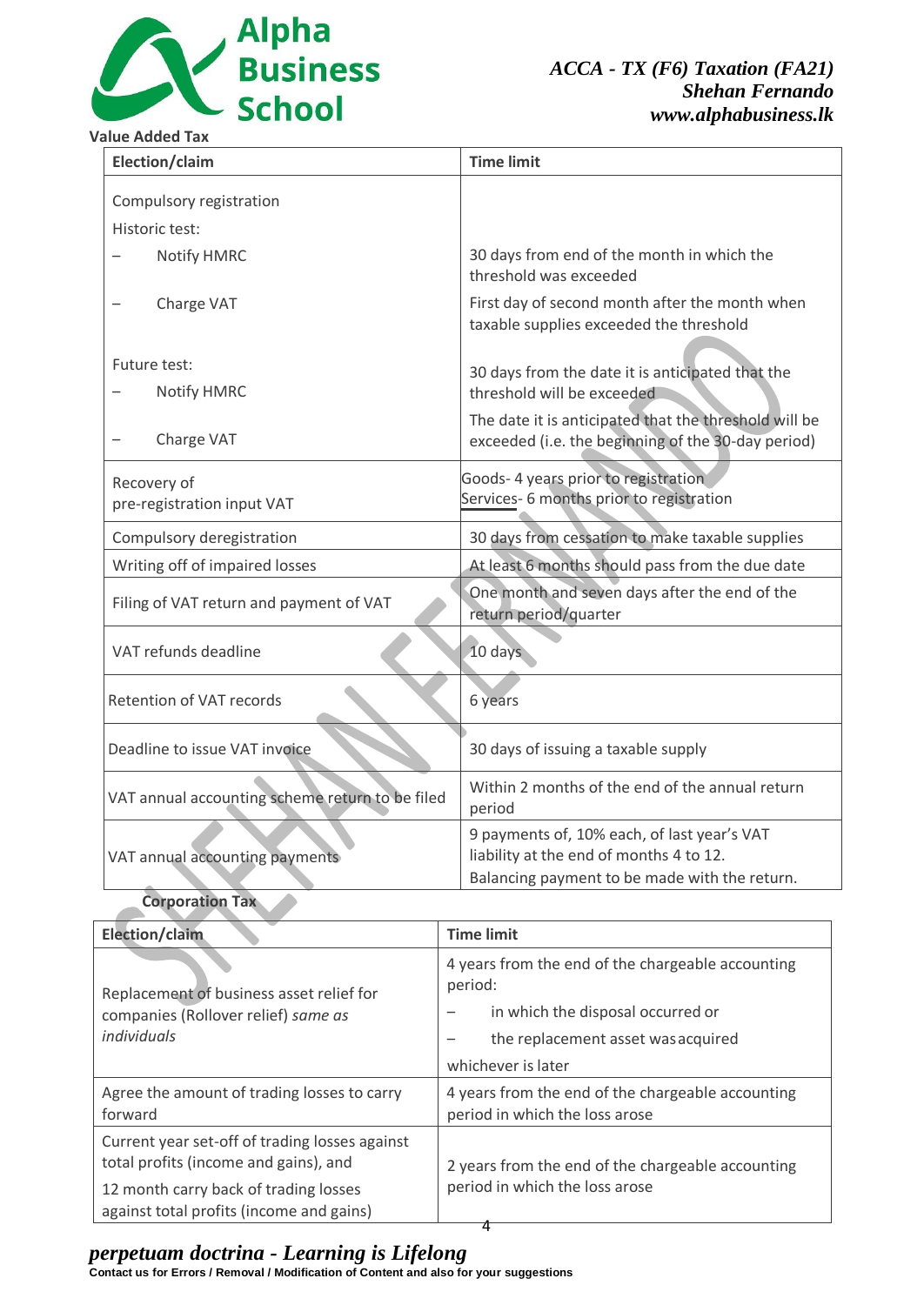Alpha<br>School

#### *ACCA - TX (F6) Taxation (FA21) Shehan Fernando www.alphabusiness.lk*

| Surrender of current period trading losses to                                              | 2 years after the claimant company's chargeable                                                                                                                                              |
|--------------------------------------------------------------------------------------------|----------------------------------------------------------------------------------------------------------------------------------------------------------------------------------------------|
| other group companies (Group relief)                                                       | accounting period                                                                                                                                                                            |
| Election for transfer of capital gain or loss to<br>another company within the gains group | 2 years from the end of the chargeable accounting<br>period in which the disposal occurred by the<br>company actually making the disposal                                                    |
| Filing dates                                                                               | Later of:<br>12 months from the end of the chargeable<br>accounting period<br>3 months from the issue of a notice to<br>deliver a corporation tax return                                     |
| Pay day for small and medium companies                                                     | 9 months and one day after the end of the chargeable<br>accounting period                                                                                                                    |
| HMRC issuing a determination assessment                                                    | Any time within 3 years of the filing date (i.e. 4 years<br>from the end of the financial accounting period)                                                                                 |
| Retention of records                                                                       | Later Of<br>- 6 years from the end of the chargeable<br>accounting period<br>- The date the compliance Check is completed<br>- The date its possible for a compliance check to<br>be started |
| Errors & amendments<br>Self-Assessment - Companies                                         | HMRC- within 9 months of submitting the return.<br>Company- within 12 months of the filing date                                                                                              |

| Election/claim                         | <b>Time limit</b>                                                                                                                              |
|----------------------------------------|------------------------------------------------------------------------------------------------------------------------------------------------|
| Company's claim for overpayment relief | 4 years from the end of the chargeable accounting<br>period                                                                                    |
|                                        | Instalments due on 14th day of:                                                                                                                |
| Pay day for large companies            | Seventh, Tenth, Thirteenth, and Sixteenth<br>month after the start of the chargeable<br>accounting period                                      |
|                                        | (different for short accounting periods)                                                                                                       |
| HMRC can open an enquiry               | 12 months from the actual submission of the<br>return (31 Jan, 30Apr, 30Jul, 30 Oct next following<br>the actual delivery - if submitted Late) |
| HMRC can raise a discovery assessment  | Time period from the end of the CAP                                                                                                            |
| Basic time limit                       | Four years                                                                                                                                     |
| Careless error                         | Six years                                                                                                                                      |
| Deliberate error                       | <b>Twenty years</b>                                                                                                                            |

### The following have not been considered

- 1. **Tax points -VAT**
- 2. **Default surcharges**
- 3. **IR / BADR / ROR 4. Share poolrules**